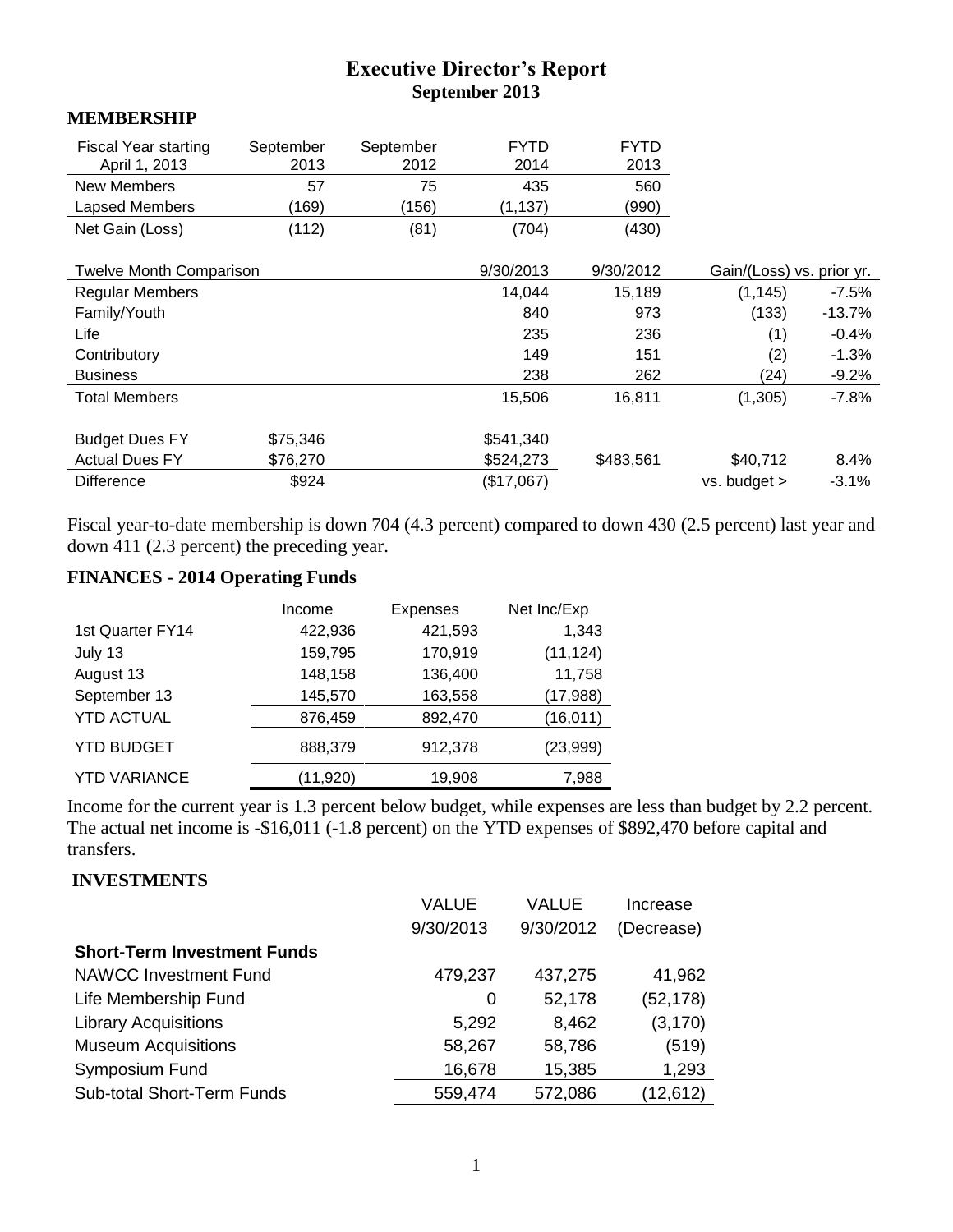| <b>Long-Term Investment Funds</b>   |           |           |         |
|-------------------------------------|-----------|-----------|---------|
| Heritage Fund                       | 153,010   | 140,730   | 12,280  |
| <b>Museum Endowment Fund</b>        | 377,264   | 349,909   | 27,355  |
| Museum & Library Institutional Fund | 765,311   | 722,391   | 42,920  |
| Library & Research Center Endowment | 110,484   | 101,259   | 9,225   |
| <b>School Endowment</b>             | 194,587   | 183,407   | 11,180  |
| <b>NAWCC Endowment</b>              | 2,714     | 0         | 2,714   |
| Midwest Scholarship Fund            | 40,701    | 36,765    | 3,936   |
| <b>Pritchard Fund</b>               | 49,572    | 45,703    | 3,869   |
| Sub-total Long-Term Funds           | 1,693,643 | 1,580,164 | 113,479 |
|                                     |           |           |         |
| <b>Total Investment Funds</b>       | 2,253,117 | 2,152,250 | 100,867 |
|                                     |           |           |         |

\*Consolidated Long-Term funds balance-Individual named account balances calculated.

The current values on investments reflect paper gains and losses due to market fluctuations. Because most of our fixed income investments are held to maturity, actual gains and losses will only occur at maturity or when an investment is sold. The Life Membership Fund was merged into the NAWCC Investment Fund.

#### **MUSEUM – Noel Poirier, Museum Director**

The Museum's admission revenue for the quarter was \$19,195. Visitation for the quarter was 4,737, including 130 NAWCC members (3.0 percent). NAWCC Store sales for the quarter were \$17,065. With the exception of September, visitation for most of the quarter was better than last year and continues to show growth. The Museum redeemed 559 Turkey Hill Experience Joint Tickets this quarter. Joint Tickets represented an average of 12 percent of visitation for the quarter.

The Museum Director is continuing the work on a draft of a formal security policy for the Museum and Library & Archives. The Library Supervisor has presented a draft of a collection plan for the Library & Archives that is being reviewed. Adam Harris arrived as the Gallet Guest Curator of Wristwatches at the beginning of September. He has already made great progress in the development of a new, permanent wristwatch display. We anticipate his work to be completed by the end of November. The Museum finalized an extensive and time-consuming deaccession this quarter and presented the list of deaccessioned material to the Museum Collections Committee for review and approval. The committee-approved list will be presented to the Board of Directors for their approval.

The Museum Director has been working with organizers of the 2013 Symposium to ensure that the Tompion timepiece collection of Dr. John Taylor will be able to be exhibited and that all customs and importation documentation is finalized. The collection will then also be exhibited at the Museum for the months of December and January. The text for the 2014 Mystery Clock exhibit has been drafted, and objects from the Museum collection have been identified. The Museum is currently working with other museums and private collectors to identify other potential objects to include and to seek financial support for the exhibit.

The Museum, with the assistance of volunteer and clock instructor Al Dodson, has been working on the Museum's participation in the Google Cultural Project. This project allows the Museum to upload select items from the collection as well as develop online exhibitions using the Google Arts Project exhibit module. There have been some setbacks to this project (mainly the quality of images available), and we anticipate that we will be moving forward with new photography of some of the objects in the coming weeks. The Museum will once again take part in the Lancaster County Community Foundation's Extraordinary Give Event on November 22. Last year, this event raised over \$20,000, and we hope for a repeat performance this year with enough advance marketing and notice.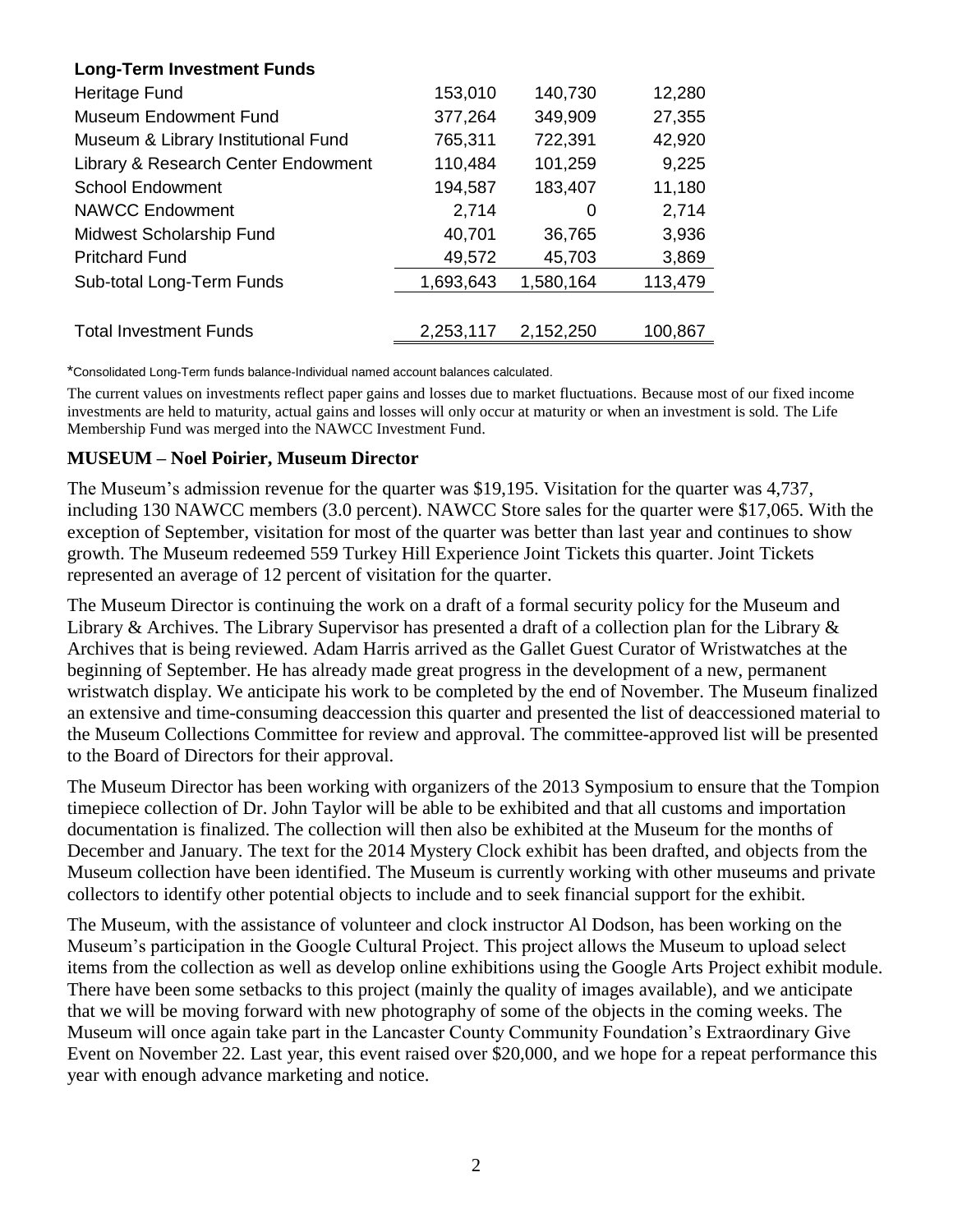### **LIBRARY AND RESEARCH CENTER - Sara Butler Dockery, Library & Archives Supervisor**

Thanks to a generous donation from the Old Timers and Fellows Chapter, we have asked Lynn Schuessler, one of our volunteers to take on processing the Christopher Daniel sundial archival collection, which was recently donated to the Library. Lynn is currently working to process the collection and will soon begin numbering the pages in preparation for creating a finding aid. The Daniel Collection is an exciting addition to the collection and we are grateful to Mr. Daniel for his donation.

This quarter we received DVDs of the six programs presented at the 2013 National Convention that were recorded by the Program Committee and are available to members and chapters on DVD and will soon be available to stream on the website. Thanks to the hard work of the Education Department, we have also been adding a number of slide program videos to our collection in the past few months. The videos, which are converted from programs that used to be lent as a collection of slides with a cassette tape recording of the information, are being scanned and then converted into videos. The programs look and sound great and will hopefully be of interest to our members. We have already received enthusiastic feedback from members who have seen the videos.

Recently, we discussed the possibility of no longer providing the videos on VHS and had initially decided that we still get enough requests for VHS copies to continue carrying one copy of each video in that format. After continued discussion, which occurred when the equipment previously used to make VHS copies for the Program Committee videos failed, we decided to continue to offer VHS copies on demand. A portion of the membership continues to prefer VHS, so we will continue to make them available, but the high cost and difficulties in obtaining blank VHS tapes led us to decide to only make VHS copies when they are requested. This will allow us to continue to gauge interest in that format versus DVD.

#### **July-September 2013 by the Numbers**

#### **Lending Library Activity**

| Total materials checked out -         | 480   |
|---------------------------------------|-------|
| Loans through mail -                  | 237   |
| Loans in house -                      | 243   |
| Programs borrowed for Chapter use -   | 13    |
| <b>OPAC</b> searches                  | 2,736 |
| <b>Material Types</b>                 |       |
| VCR, DVD & Microfilm Loans -          | 115   |
| Books and NAWCC Bulletins -           | 365   |
| <b>Total Number of Visitors -</b>     | 277   |
| Students -                            | 24    |
| Non-members                           | 141   |
| Members -                             | 112   |
| <b>Fulfilled Research Questions -</b> | 368   |
| Paid Non-members -                    | 9     |
| <b>Library Processing Statistics</b>  |       |
| Acquisitions:                         | 66    |
| Donations:                            | 223   |
| Cataloged Items:                      | 262   |
|                                       |       |

#### **EDUCATION/VOLUNTEERS – Katie Knaub, Education Director**

#### **Museum Education Programs and Exhibits**

Our exhibit intern worked on the development and outline for an exhibit next year on mystery clocks. She was able to use the Library resources and Museum collections information to complete an exhibit plan and draft text. We are coordinating the pieces for the next special exhibit, A Matter of Time, which will feature 23 unique artists from around the world and their concept of timekeeping. This exhibit opens October 19,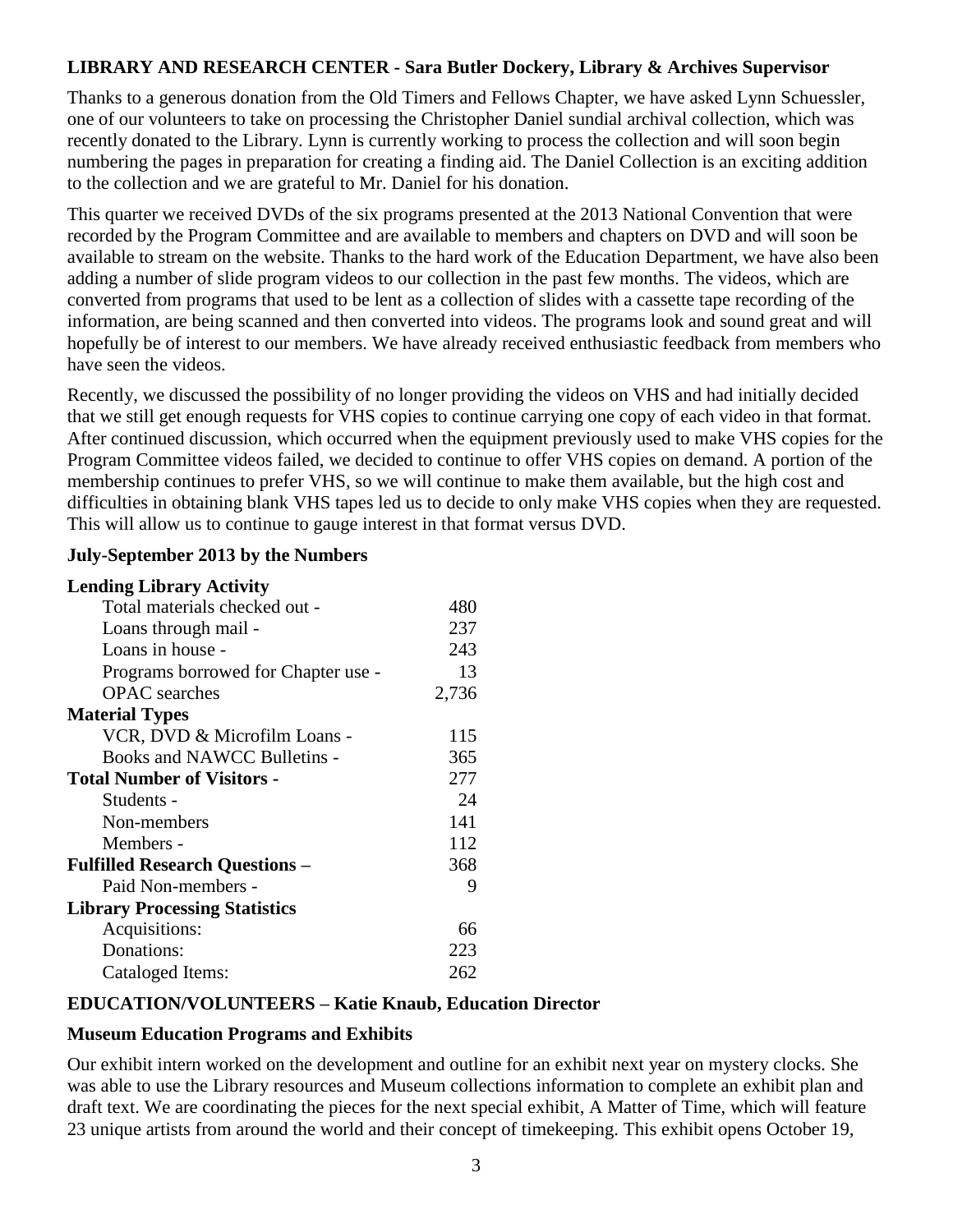2013, to the public. The exhibit team met and selected these artists from over 90 submissions. We held several outreach programs during the summer to various summer camps with the great assistance of our education intern.

## **NAWCC Workshops/Webinars**

We held ten workshops during this quarter. We met with our instructors to schedule additional/new topics workshops for the next year. We coordinated the handout materials for students, supply purchasing, room setups, and building opening and closing for the instructors. We held our second meet-the-author webinar with Stephen Nelson with 26 in attendance live and 68 viewing the recording later. We are continuing to explore other technologies to host/offer online learning for both members and non-members with the assistance of ScholarLab technologies. We have met with several potential online instructors to discuss the development of this program and will be working on the development of these new online courses during the next quarter.

### **Education Attendance**

| July-September 2013: Museum Education programs: 286 |     | $2014$ FY total:       | 378 |
|-----------------------------------------------------|-----|------------------------|-----|
| Library Pass Participants:                          | 187 | Museum Guides Sold: 52 |     |
| NAWCC Workshops:                                    |     | $2014$ FY total:       | 124 |

### **Volunteer Program**

We have four new volunteers; one in education, one in membership (youth), one in collections, and one in the Library. We had a new AARP Senior worker who started with us in August and left at the end of September for full-time employment. AARP will be placing another worker with us as soon as an available match is determined. Our college student interns finished up their various projects with us at the beginning of August and helped accomplish a great deal of necessary projects this summer. We thank them all for their efforts and hard work. Total Volunteer Hours for Quarter: 1,606

#### **Public Programs**

We held the Hops N Clocks Event (sold out). We also held our annual make and take workshops on Mondays throughout the summer for the public. We had our education intern and a youth volunteer run those programs for the Museum. We also participated in Columbia's annual Community Night Out event with the assistance of our interns and volunteers. We gave a program on the development of Timekeeping at the Elizabeth Hughes Society in Elizabethtown, PA. Public Program/Events Quarter Attendance: 400

## **PUBLICATIONS - Diana DeLucca, Editor**

## **Periodicals –** *Watch & Clock Bulletin*

The September issue, described in the last quarterly report, was mailed the week of August 22. The November issue was sent to the press September 23 with a 10/21 mail date. The November issue includes the 2013 Crafts Competition results, the annual USPS Statement of Ownership, six lengthy articles, and the usual features. New articles continue to be received, peer reviewed, and processed.

## **Periodicals –** *Mart & Highlights*

Revenue for the May, July, and September 2013 *Mart & Highlights* is shown below.

| <b>Issue Number</b> | <b>Issue Date</b> | Revenue per<br><i>Issue</i> |
|---------------------|-------------------|-----------------------------|
| 371                 | $May-13$          | \$19,882.80                 |
| 372                 | $Jul-13$          | \$23,087.65                 |
| 373                 | $Sep-13$          | \$23,893.40                 |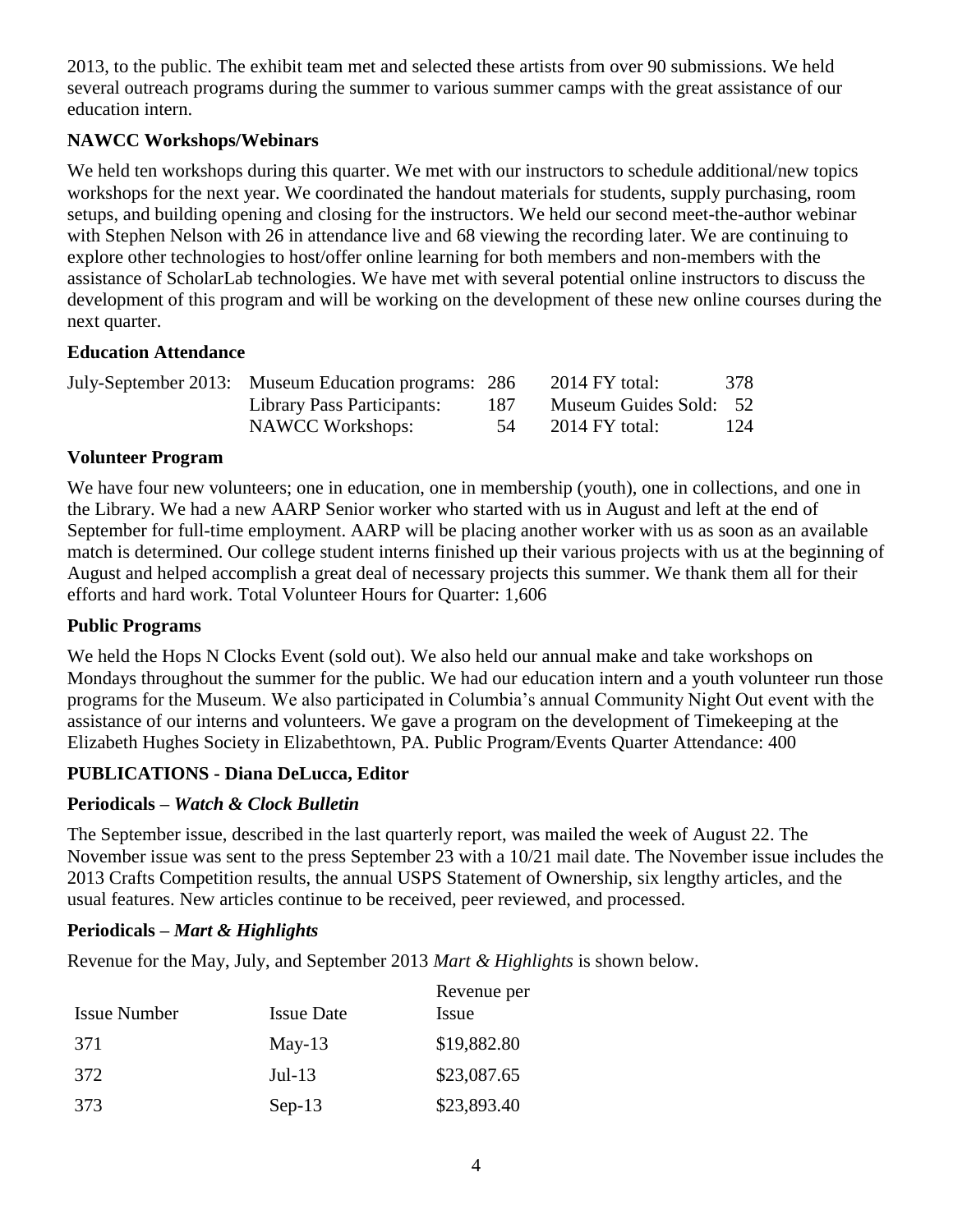Promotional emails, via Constant Contact and personalized emails, continue with each *Mart & Highlights*  cycle. We contact non-member auction houses and dealers on a two-month cycle. A postcard presenting the 2014 ad due date schedule and promoting our "6 for 5" offer was mailed out to likely participant advertisers prior to the November issue due date.

# **Special Publications**

Phil Samponaro's Bristol clockmakers book index was created, and the book is being prepared for submission to Lightingsource.com

Shelley's American tower clocks book is currently in the layout stage.

# **E-media**

Watchdig.org is being updated now on a regular schedule. Stephanie Potter and Adam Harris continue as contributors, and content is regularly updated from internal sources.

Publications staff was heavily involved in reformatting the upgraded nawcc.org, across several departments.

Publications staff continues to monitor the NAWCC Facebook page and encourage others to create posts.

Constant Contact email "blasts" were redesigned and standards for various needs continue to be created.

Web team meetings are usually held every other week to help with progress on the nawcc.org upgrade and redesign, social meeting integration, watchdig.org, and other online projects.

# **Other Activities and Support Materials**

Copyediting and proofing continue on all marketing material. A new FSW brochure was designed. Annual Appeal stationery was created. A Homeschool Days ad was created. Artwork was designed for the A Matter of Time exhibit.

Publication staff worked on the Capital Campaign booklet extended into September.

## **INFORMATION SERVICES – Kevin Osborne, IS Director**

## **iMIS Association Management Software**

The Join process we were working on for iMIS 15 wasn't working as desired and we found it necessary to abandon it. iMIS 20 uses a content management system that would allow us to develop a Join process that doesn't require as much customization. So we have decided to update to iMIS 20 and take advantage of WCM and RISE, two iMIS 20 applications that will make it easier when we need to make changes or update iMIS. This Join process design should be completed in October.

We have installed iMIS 20 on our test server and have had numerous staff members work with it to make certain that it properly processes inputted information and provides needed output and reports from our Membership Database. We are also working to ensure the Single Sign On for member login will work when we go live with iMIS 20.

## **Websites**

The new webserver installed at the co-location site currently hosts the new NAWCC website, Watchdig.org, and horology.edu. We will be moving the NAWCC 4Sale site to the new server as well and updating it to the newest version of GeoCore.

We will move the NAWCC Message Board over to its own server so that it can take full advantage of all the resources of that server.

This will leave only the current live NAWCC.ORG website running on the old webserver along with Horology the Index. We plan to go live with the new NAWCC Website in the middle of October and will move Horology the Index over to the new server then. That will leave the old webserver with the old version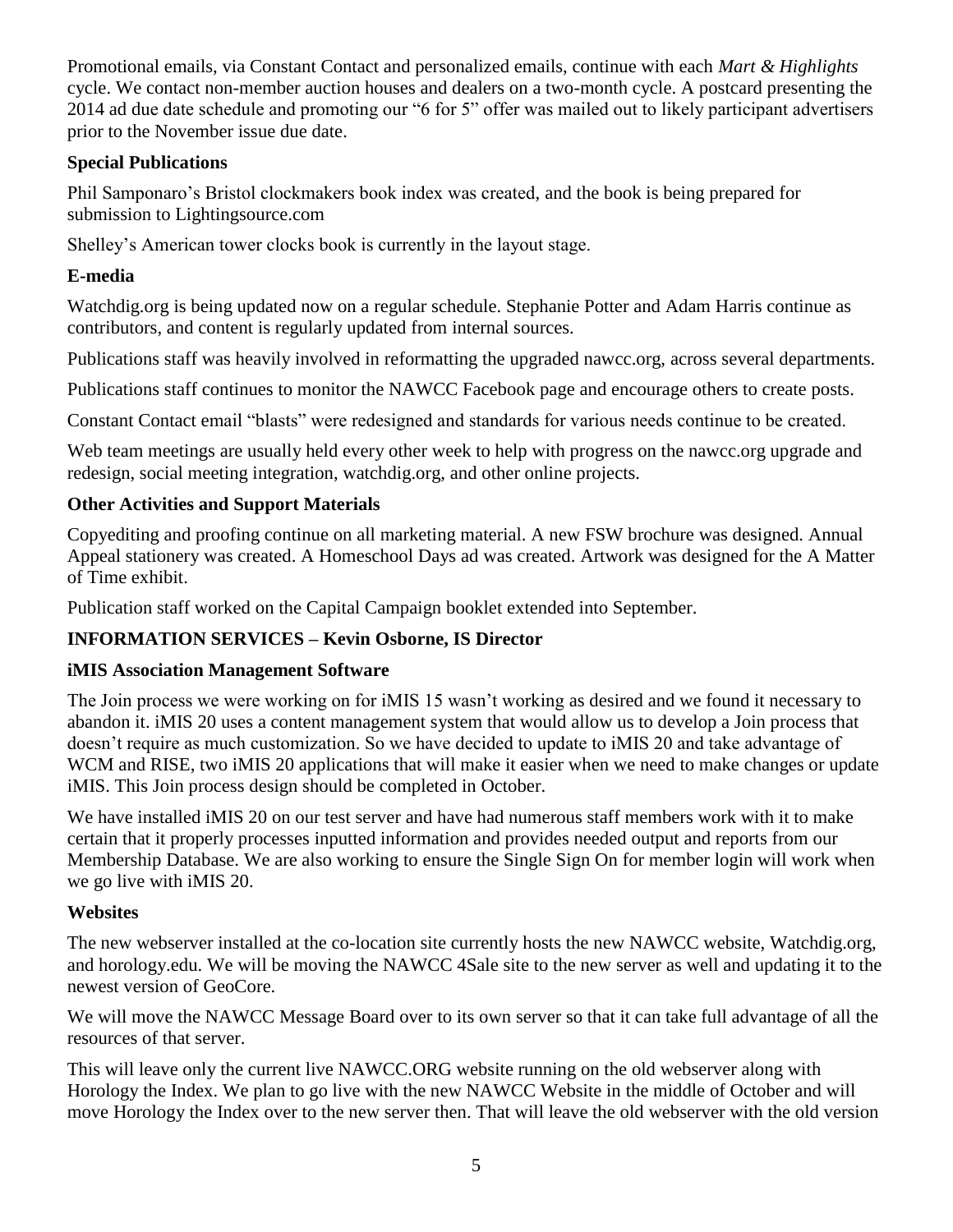of Joomla running on it. Eventually, that will be turned off and the server will be put into use locally in Columbia.

When all is finished, the new server will be running the new updated NAWCC website, the 4Sale site, the Horology.edu site, and Horology the Index. The Message Board will be hosted on its own server.

### **Local Network**

We have installed 2 WiFi devices in the Museum so that visitors can use their smart phones to read the OR codes we have affixed to many of our exhibit items. This allows them to access additional information about the objects. They can also take pictures with their smartphones and post them to Facebook or other social networking sites, raising the visibility of the NAWCC.

Our antivirus program has migrated from a local install to a cloud based program. This required configuring our online account with Total Defense, uninstalling the current program from all the PCs in house, and installing the new version. We took advantage of the opportunity to update and expand our excel inventory of current computers. All in all, 43 PCs were updated to the new antivirus program.

In July we met with Chris Yerger from Berkshire Systems, the company that installed our existing security system. This system was installed in 1999 and is archaic and no longer supported by the manufacturer. We had previously received a \$10,000 quote to replace it. Chris and I did a survey of the current install and wiring and have determined we may be able to replace it with a minimum of wiring disruption and a possible 40 percent reduction in cost.

### **PC and Print equipment**

We installed a computer for the part-time facilities person so he can communicate on our email system. We reinstalled the operating system and all the updates on one of our PCs that was not running correctly. We configured a laptop with connection via VPN to our network for an employee to take home to work from home on certain days.

#### **COMMUNICATIONS – Markus Harris, Communications Director**

The Communications Department continues to update and maintain NAWCC websites and online resources. Our website upgrade is nearing completion and should be ready for full implementation by the second week in October. Communications Director Markus Harris continued to coordinate multiple email newsletters and targeted Constant Contact mailings on numerous topics, including event notices and support for chapter meetings, BOD announcements, and local and regional events. Our Facebook communications have now been brought together under a master schedule. Our entire eNewsletter structure has been overhauled and new format templates have been implemented. We are also creating a multidepartmental Communications calendar to facilitate scheduling of assorted NAWCC outgoing messaging, intended to bring all external communication under a single scheduling umbrella. Communications also mailed promotional materials to chapters in support of chapter events, writing and distributing press releases for our August Calendar of Events, Final Salute to Enlisting Time, Pritchard Prize, Symposium, Collections, Gifted to Museum, the October Calendar of Events, Homeschool Day, Night at the Museum Sleepover, Smithsonian Day, A Matter of Time, and Holiday Museum events. Meanwhile, the Web team has implemented the new design for the primary website at nawcc.org, which was set up by the Communications Director and is being populated by our various departments. Communications Director Harris continues to work with chapters to develop and maintain their website presence via the Community software system, which was recently updated and has new mobile device functionality. The August and October editions of the online e-zine *eHappenings* were compiled and distributed. Customer service advice was provided to members via Web and telephone.

Communications arranged for BOD services at various meetings, coordinated and helped oversee the Hops 'n' Clocks event (after printing and distributing flyers and planning the site map for the event). Kim Craven updated our press information packets and formatted the new press contact list. Communications formatted, printed, mailed, and invoiced newsletters for Chapters 1, 11, 141, and 3 (12,127 copies). She also worked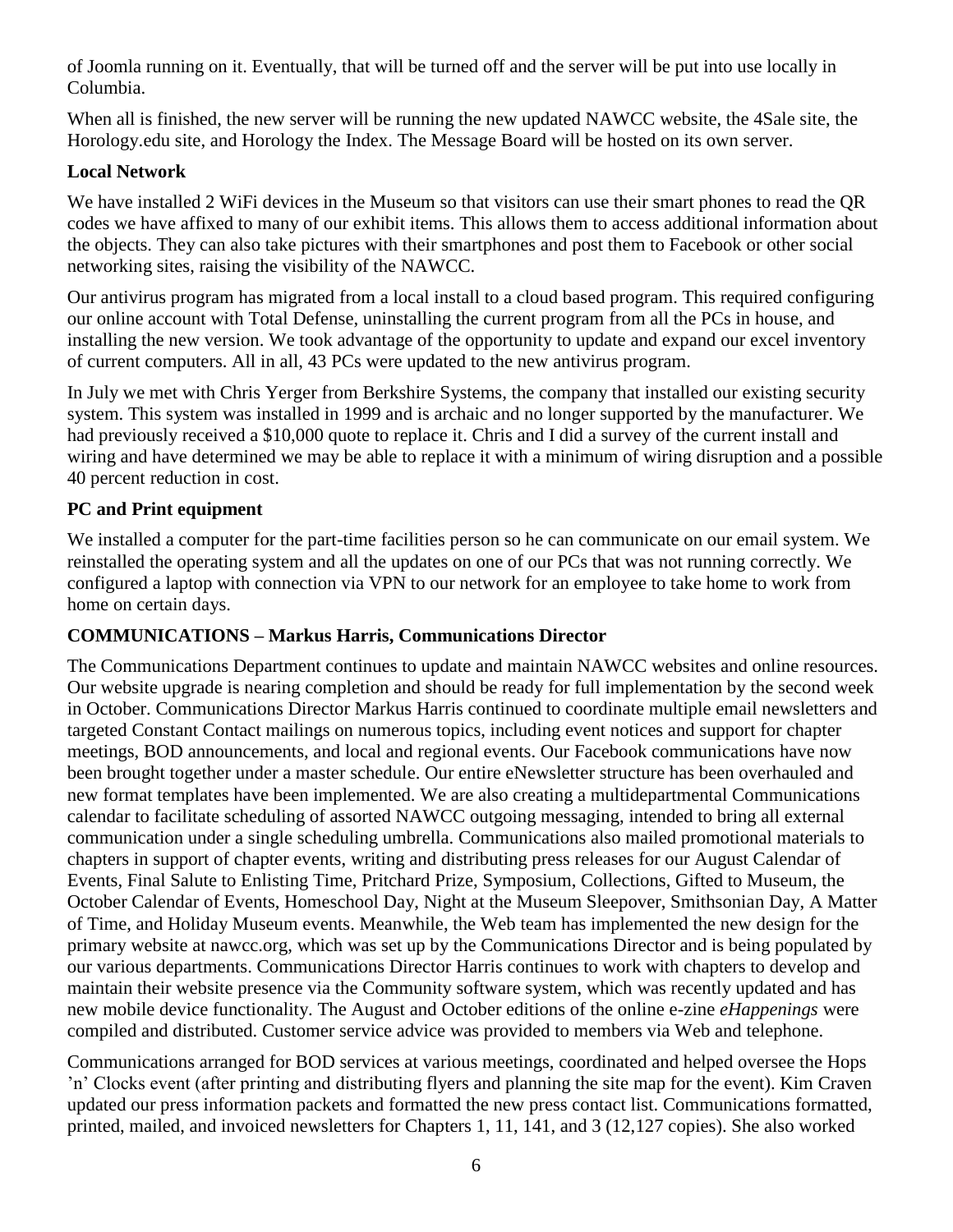with the Special Events Team to discuss our schedule of events planned for 2014. We are now working on plans for the upcoming 2014 event "Time Traveler's 20's Dance" in March of next year. As part of event support, Communications contacted area library systems for distribution and press release dispersal to our local and regional locale. We contacted area Scouts and afterschool programs, distributing Museum event flyers and promotional materials, and mailing promotional packets to chapters upon their request; the packets included Chapter meeting reminder cards, posters, membership applications, and "Time to Join" flyers. She supported and advertised the upcoming exhibit A Matter of Time, targeted specifically to the regional art community. Kim also contacted the PA Dutch Country Visitors Bureau regarding our list of 2014 events and arranged Museum Director Noel Poirier's appearance on ABC's *Good Day America*.

### **FACILITIES – Chuck Auman, Controller**

In August we repaired the Museum roof's wind-damaged sections and several areas that had leaks. The insurance proceeds covered the wind damages except for the insurance deductible of \$2,000 for both claims.

This quarter we spent \$13,334 for air-conditioning unit repairs and \$1,347 on boiler repairs.

We had both elevators inspected and the semiannual automatic sprinkler system test was completed.

I attended an electric consumption seminar on retrofitting our fluorescent bulbs. One company has a program where they will retrofit our fixtures at no upfront costs to us. They add a monthly charge to our electric bill to pay for the new lights, but the new lights will provide a saving to our electric usage.

We continue to paint sections of the walls in the Museum.

We started to buy more of our lavatory paper products from Sam's Club for better quality with some saving from the distributor price.

#### **DEVELOPMENT – Steve Humphrey, Executive Director**

|                                   | FY2014    | FY2013    | FY2012   |
|-----------------------------------|-----------|-----------|----------|
| <b>Unrestricted Contributions</b> | \$34,661  | \$36,738  | \$30,932 |
| <b>Restricted Contributions</b>   | \$24,324  | \$155,586 | \$38,256 |
| <b>Endowment Contributions</b>    | \$173,500 | \$51      | \$101    |
| <b>Total Contributions</b>        | \$232,485 | \$192,375 | \$69,289 |

Unrestricted contributions were 5.7 percent less for the first six months when compared to the previous fiscal year.

July to September chapter contributions:

| Carolina Chap 17          | 500.00 Internet Online Education Fund   |
|---------------------------|-----------------------------------------|
| Lone Star Chap 124        | 1,000.00 Internet Online Education Fund |
| Palmetto State Chap 144   | 100.00 Internet Online Education Fund   |
| San Diego County Chap 59  | 35.00 Library - In Memory               |
| San Diego County Chap 59  | 35.00 Library - In Memory               |
| Sooner Time Collectors 74 | 50.00 Area of Greatest Need - In Memory |
| Sooner Time Collectors 74 | 50.00 Area of Greatest Need - In Memory |
| Tennessee Valley Chap 42  | 100.00 Area of Greatest Need            |
| Toronto Chap 33           | 150.00 Area of Greatest Need            |
| Western Carolinas #126    | 1,000.00 Internet Online Education Fund |
|                           |                                         |

Other gifts of note include gifts from Russ Oechsle and Nancy Ankrum to assist with digitizing Library collections, a gift from George Orr for Field Suitcase Workshops, a gift from Kellogg's for education plus several gifts for the areas of greatest need and a gift to the Heritage Fund from Mary Ann Wahlner.

We continue to work on the Time for All, 75th Anniversary Endowment and Capital Campaign. Board members have been solicited and research is ongoing to identify lead gift prospects. Peggy Davidson has